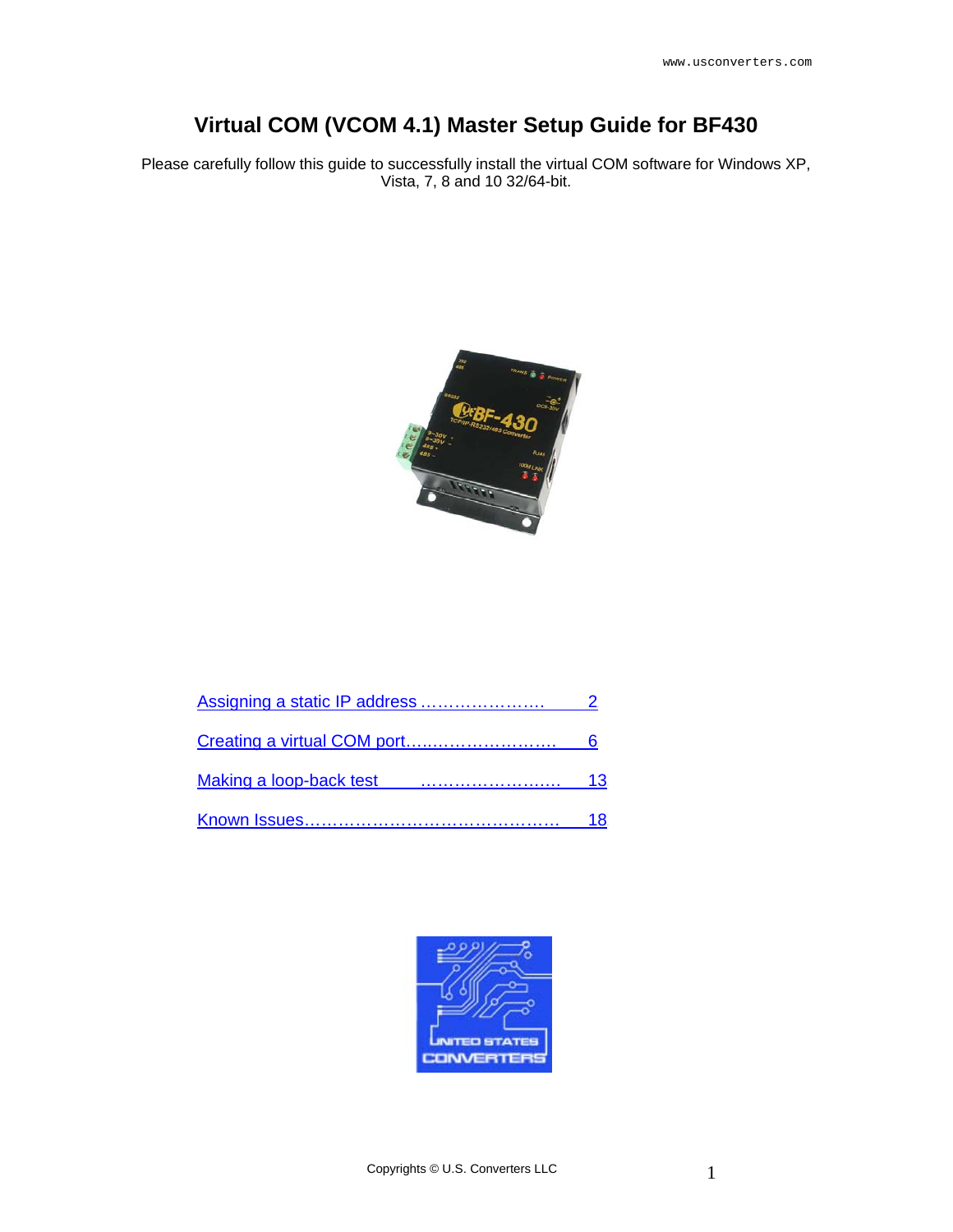### **Assigning a static IP address**

<span id="page-1-0"></span>In order to be able to communicate with the BF430 you need to assign a static IP address to the network connection to which you connect the BF430.

Connect the BF430 via a standard cross-over Ethernet cable. Turn on the power supply to the BF430. In Windows go to Start -> Control Panel -> Network Connections and click on the network at which you connected the BF430, often this is called Local Area Connection, but can very depending on if you have multiple networks connected. Right-click on the icon, scroll down and highlight Internet Protocol (TCP/IP), right-click and click Properties.

| <b>L</b> Local Area Connection Properties                                                                                                                         |
|-------------------------------------------------------------------------------------------------------------------------------------------------------------------|
| General   Advanced                                                                                                                                                |
| Connect using:                                                                                                                                                    |
| Intel(R) PRO/1000 PL Network Conn<br>理學<br>Configure                                                                                                              |
| This connection uses the following items:                                                                                                                         |
| ☑ 및 QoS Packet Scheduler                                                                                                                                          |
| "अन् Network Monitor Driver                                                                                                                                       |
| [Internet Protocol (TCP/IP):                                                                                                                                      |
|                                                                                                                                                                   |
|                                                                                                                                                                   |
| Uninstall<br>I <u>n</u> stall<br>Properties                                                                                                                       |
| Description                                                                                                                                                       |
| Transmission Control Protocol/Internet Protocol. The default<br>wide area network protocol that provides communication<br>across diverse interconnected networks. |
|                                                                                                                                                                   |
| Ⅳ Show icon in notification area when connected<br>$\blacktriangleright$ Notify me when this connection has limited or no connectivity                            |
| Close<br>Cancel                                                                                                                                                   |

The default IP of the BF430 is 192.168.168.125 so you need to assign a static IP to your connection in the 192.168.168.1 to 192.168.254 range except the IP 192.168.168.125 which is the BF430.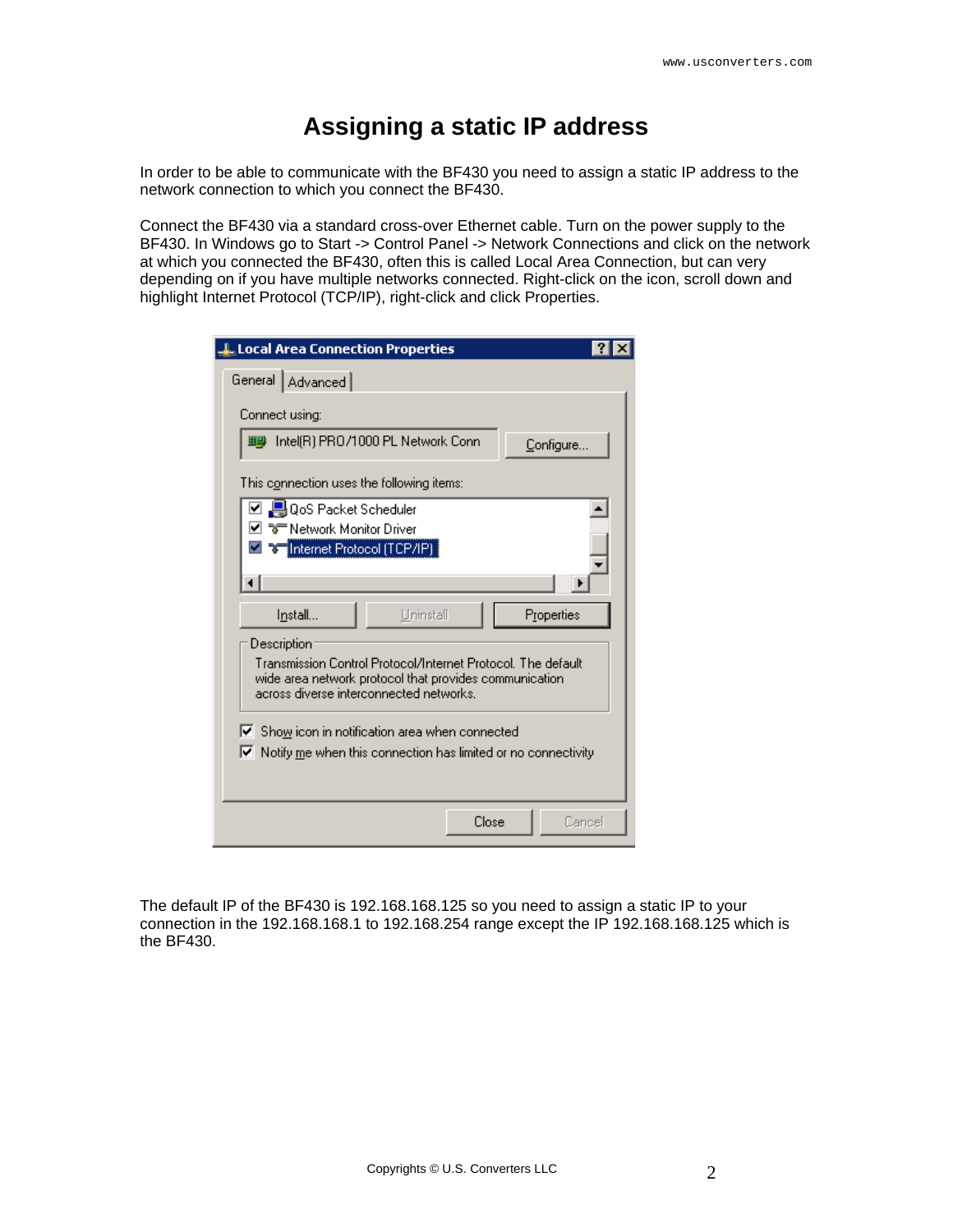| <b>Internet Protocol (TCP/IP) Properties</b>                                                                                                                                           |                 |
|----------------------------------------------------------------------------------------------------------------------------------------------------------------------------------------|-----------------|
| General                                                                                                                                                                                |                 |
| You can get IP settings assigned automatically if your network supports.<br>this capability. Otherwise, you need to ask your network administrator for<br>the appropriate IP settings. |                 |
| C Obtain an IP address automatically                                                                                                                                                   |                 |
| $\bullet$ Use the following IP address:                                                                                                                                                |                 |
| IP address:                                                                                                                                                                            | 192.168.168.100 |
| Subnet mask:                                                                                                                                                                           | 255.255.255.0   |
| Default gateway:                                                                                                                                                                       |                 |
| O Obtain DNS server address automatically                                                                                                                                              |                 |
| ● Use the following DNS server addresses:-                                                                                                                                             |                 |
| Preferred DNS server:                                                                                                                                                                  |                 |
| Alternate DNS server:                                                                                                                                                                  |                 |
|                                                                                                                                                                                        | Advanced        |
|                                                                                                                                                                                        | ΟK<br>Cancel    |

Assign a static IP as following example and click OK: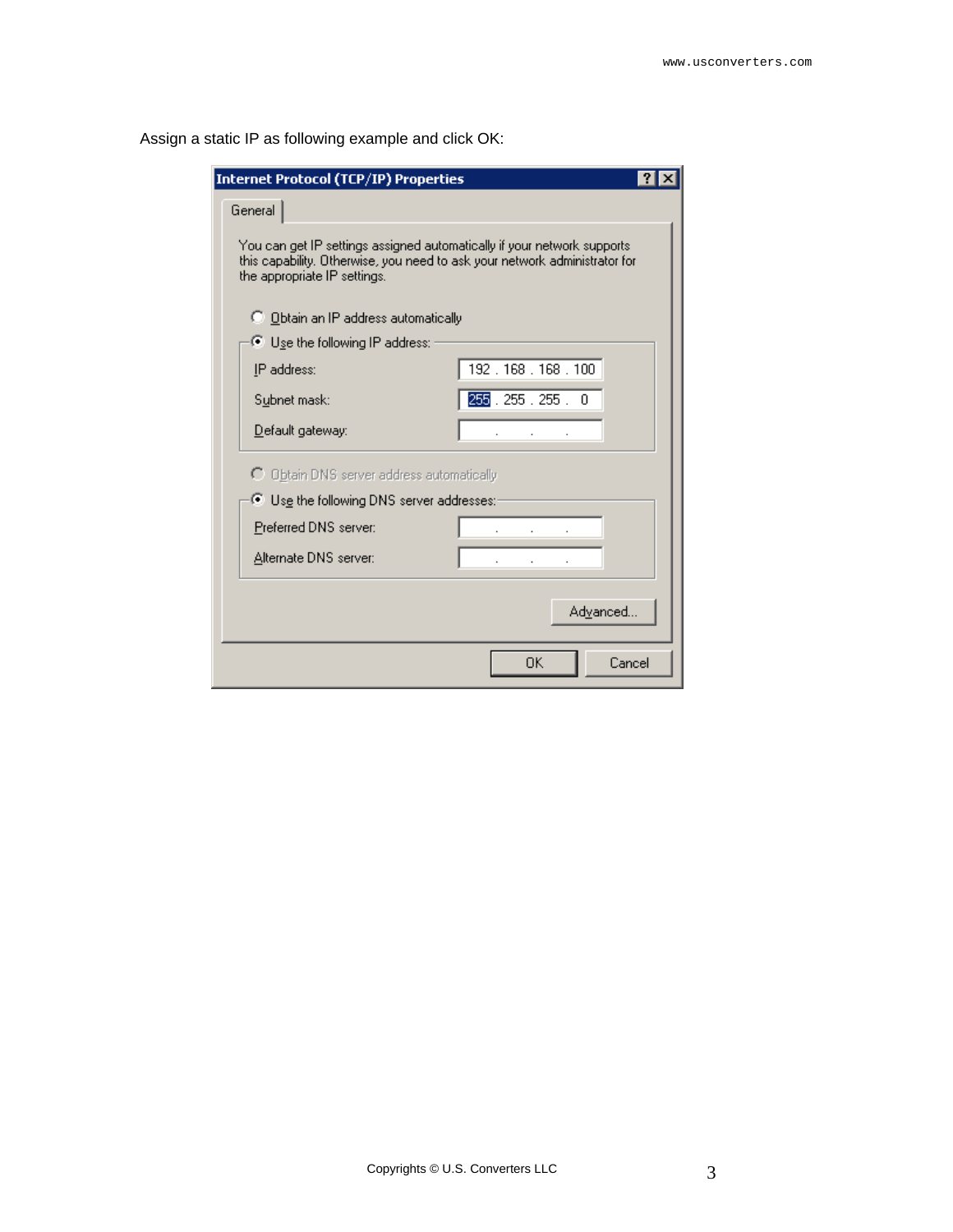To check if you have successfully created a connection to the BF430 you can open a web browser and enter 192.168.168.125 in the address bar. This should bring up a password window:

| Connect to 192.168.168.125    |                                                                                                                           |  |
|-------------------------------|---------------------------------------------------------------------------------------------------------------------------|--|
|                               |                                                                                                                           |  |
| and password.                 | The server 192.168.168.125 at CHIYU requires a username                                                                   |  |
| without a secure connection). | Warning: This server is requesting that your username and<br>password be sent in an insecure manner (basic authentication |  |
| User name:                    |                                                                                                                           |  |
| Password:                     |                                                                                                                           |  |
|                               | Remember my password                                                                                                      |  |
|                               |                                                                                                                           |  |
|                               | Cancel<br>ОК                                                                                                              |  |

The user name and password are both: admin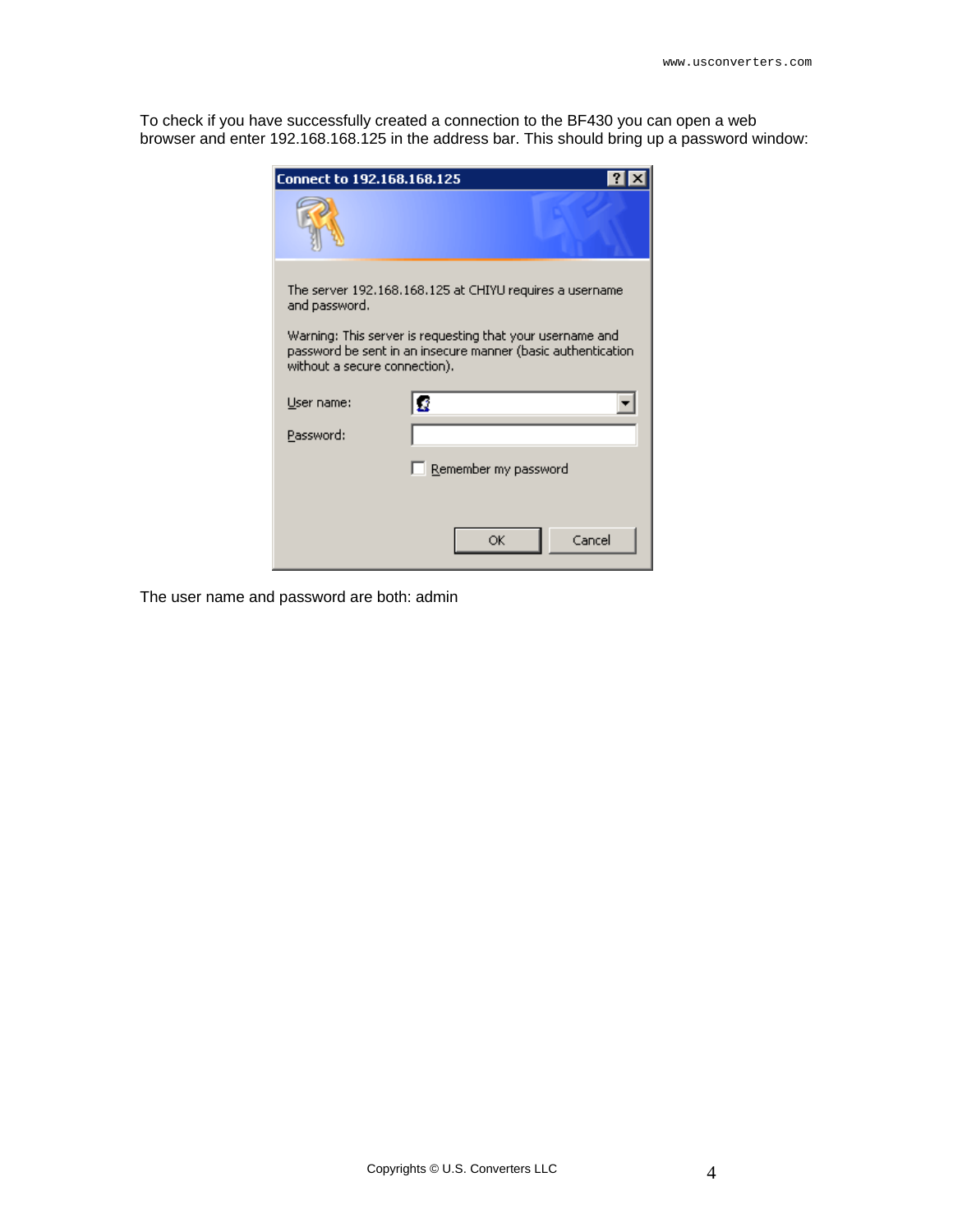After entering the user name and password you should now be able to see the main configuration window of the BF430 as shown below. If you are getting a 'Not found' error page it means that the BF430 has not been connected correctly to your computer or that the static IP address has not been correctly assigned. In that case check your cable and IP setup.

| EOX<br>CHIYU Serial To Ethernet Converter - Windows Internet Explorer                                   |                         |                                                           |                                             |               |  |  |  |
|---------------------------------------------------------------------------------------------------------|-------------------------|-----------------------------------------------------------|---------------------------------------------|---------------|--|--|--|
| $\rho$ .<br>$\mathbf{r}$<br><b>8 + X b</b> Live Search<br><b>P</b> http://192.168.168.125/<br>$\bullet$ |                         |                                                           |                                             |               |  |  |  |
| Favorites Tools Help<br>File<br>Edit<br>View                                                            |                         |                                                           |                                             |               |  |  |  |
| <b>P</b> Favorites<br>CHIYU Serial To Ethernet Converter                                                |                         |                                                           | 合·曲· Bage -                                 | $\rightarrow$ |  |  |  |
|                                                                                                         |                         | <b>One Page Quick Setup (Fixed IP)</b><br>TYPE: STATIC IP |                                             |               |  |  |  |
| <b>BF-430</b>                                                                                           | <b>IP Address</b>       |                                                           | 192<br>168<br>168<br>125                    |               |  |  |  |
| Main Menu                                                                                               | <b>Subnet mask</b>      |                                                           | .255<br>.255<br>255<br>$\cdot$ <sub>0</sub> |               |  |  |  |
| <b>One Page Setup</b>                                                                                   | Gateway                 |                                                           | 192<br>168<br> 254<br>168                   |               |  |  |  |
| <b>Advanced Setul</b>                                                                                   | <b>Primary DNS</b>      |                                                           | $\sqrt{95}$<br>168<br>J1<br>.h              |               |  |  |  |
| • Operation Mode                                                                                        | <b>Serial Port Mode</b> |                                                           |                                             |               |  |  |  |
| Serial Type                                                                                             | <b>Serial Type</b>      |                                                           | RS232 -                                     |               |  |  |  |
| Dynamic DNS                                                                                             | <b>Baud Rate</b>        |                                                           | 19200 -<br>llo<br>(User Defined)            |               |  |  |  |
| Management<br>• Device Admin                                                                            |                         | <b>Operation Mode</b>                                     |                                             |               |  |  |  |
| ▼<br>· System Status                                                                                    | <b>Connection Mode</b>  |                                                           | TCP SERVER -                                |               |  |  |  |
| $\blacktriangleright$<br>Done                                                                           | Connection Dort Number  |                                                           | Ennnn<br>$\sqrt{a}$ - 2, 100%<br>nternet    |               |  |  |  |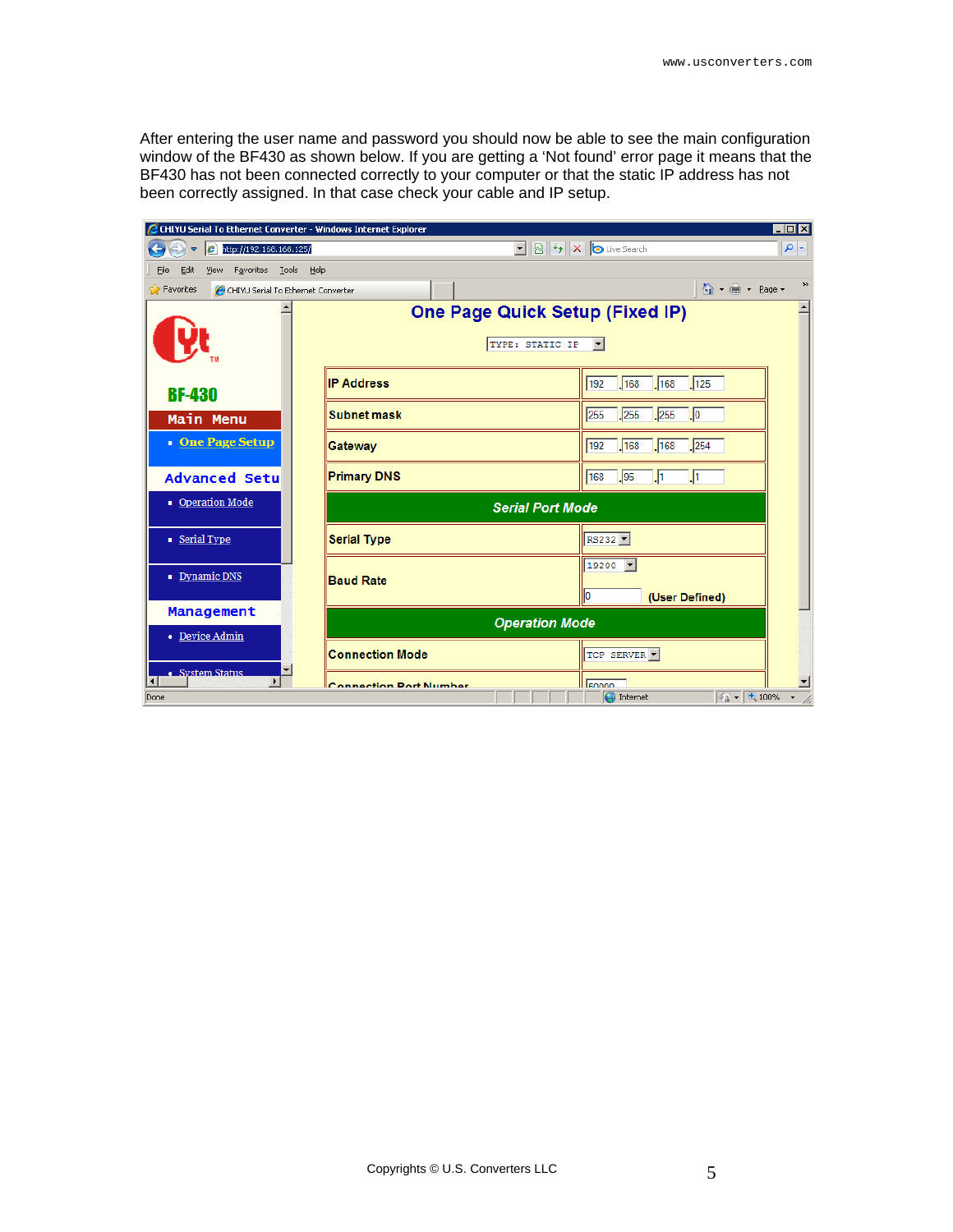# **Creating a virtual COM port**

<span id="page-5-0"></span>In order to create a COM port you need to install the virtual COM software.

Double-click the file:

VCOM Setup.exe

which can be downloaded from **WWW.usconverters.com**. The file is located in the software folder. Reboot your computer after the installation has finished.

Making sure that your BF430 is powered up and correctly connected to your computer, start the VCOM software by double-clicking VCOM.EXE.

You should now see the VCOM main screen:

| $\boxed{\mathbf{N}}$ VSPD Control |                   |          |         |              | $\boxed{\mathsf{x}}$                                                                                                   |
|-----------------------------------|-------------------|----------|---------|--------------|------------------------------------------------------------------------------------------------------------------------|
| IPSearch Config About Exit        |                   |          |         |              |                                                                                                                        |
| Comm                              | Always            | OnTheFly | Created | SpeedControl | Create Com-<br>Comm:<br>⊋<br><b>☑</b> Always ON <b>☑</b> Speed Control<br>Create Comm<br>$\nabla$ On the fly<br>Delete |
| IP Manager                        | Log               |          |         |              |                                                                                                                        |
| CommName                          | <b>IP Address</b> | Status   | Port    | TCP/UDP      | -Add IP Address-<br>Comm:<br>۰<br>IP Address:<br>Port:<br>U<br><b>TCP</b><br>Add IP<br>Delete IP                       |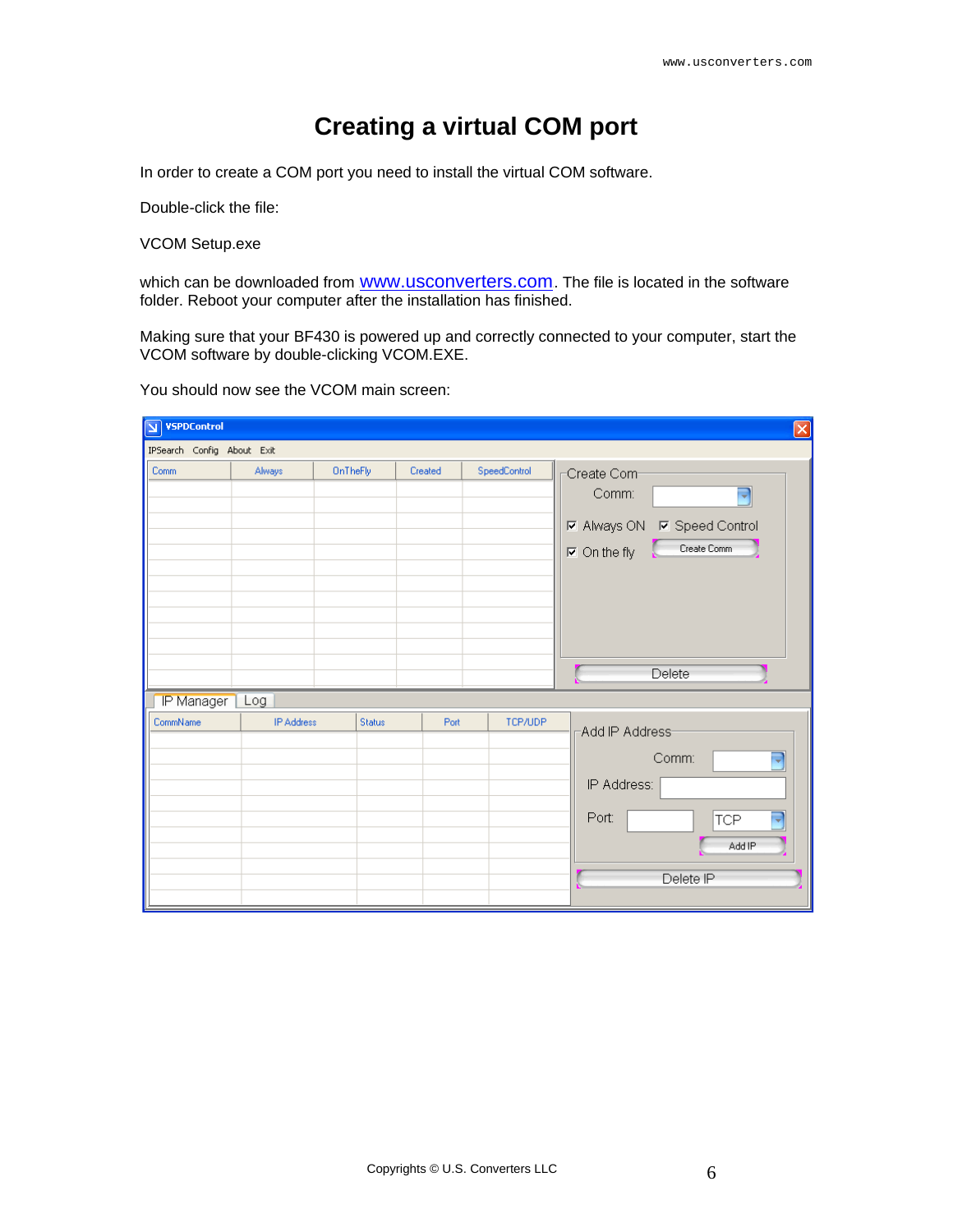To search for the BF430 you can click the IPsearch link at the top menu bar which brings up the search screen:

| <b>巅 IP Locator</b>                   |                       |                          |                          |                    |                       | $\blacksquare$ $\blacksquare$ |
|---------------------------------------|-----------------------|--------------------------|--------------------------|--------------------|-----------------------|-------------------------------|
| Administrators Help                   |                       |                          |                          |                    |                       |                               |
| <b>Device Name</b>                    | <b>Location</b>       | <b>Model Name</b>        | <b>IP Address</b>        | <b>Subnet mask</b> | Gateway               | <b>MAC Address</b>            |
|                                       |                       |                          |                          |                    |                       |                               |
|                                       |                       |                          |                          |                    |                       |                               |
|                                       |                       |                          |                          |                    |                       |                               |
|                                       |                       |                          |                          |                    |                       |                               |
|                                       |                       |                          |                          |                    |                       |                               |
|                                       |                       |                          |                          |                    |                       |                               |
|                                       |                       |                          |                          |                    |                       |                               |
|                                       |                       |                          |                          |                    |                       |                               |
|                                       |                       |                          |                          |                    |                       |                               |
|                                       |                       |                          |                          |                    |                       |                               |
|                                       |                       |                          |                          |                    |                       |                               |
|                                       |                       |                          |                          |                    |                       |                               |
|                                       |                       |                          | IP Address :             |                    |                       | Refresh                       |
| Sierra Wireless AC595 1xEV-DO Network |                       |                          | l0.                      | 10<br>10           | $\cdot$ <sub>10</sub> | Exit                          |
|                                       |                       |                          | Subnet Mask: $\boxed{0}$ | 0 <br>10           | 10                    |                               |
| <b>Active Route:</b>                  |                       |                          |                          |                    |                       |                               |
|                                       | IP Address: $0.0.0.0$ |                          | Gateway:<br>lo.          | $\sqrt{0}$<br>10   | $\vert$ 0             |                               |
| Gateway:                              | Subnet Mask: 0.0.0.0  |                          | Mac Address :            |                    |                       |                               |
|                                       |                       |                          |                          |                    |                       |                               |
|                                       |                       | $\vert \textbf{v} \vert$ |                          | Alter              |                       |                               |
|                                       |                       |                          |                          |                    |                       |                               |

Click the Refresh button and the BF430 should be found if it has been connected correctly:

| 巅 IP Locator                                                                 |                                               |                                                |                                               |                      |                | $\Box$ D $\Box$                   |
|------------------------------------------------------------------------------|-----------------------------------------------|------------------------------------------------|-----------------------------------------------|----------------------|----------------|-----------------------------------|
| Administrators Help                                                          |                                               |                                                |                                               |                      |                |                                   |
| <b>Device Name</b>                                                           | <b>Location</b>                               | <b>Model Name</b>                              | <b>IP Address</b>                             | <b>Subnet mask</b>   | <b>Gateway</b> | <b>MAC Address</b>                |
| ichiyu                                                                       |                                               | BF430 232/485 TC 192.168.168.125 255.255.255.0 |                                               |                      |                | 192.168.168.254 00 0E E3 01 6D 4F |
|                                                                              |                                               |                                                |                                               |                      |                |                                   |
|                                                                              |                                               |                                                |                                               |                      |                | <b>Refresh</b>                    |
| Sierra Wireless AC595 1xEV-DO Network<br>Adapter - Packet Scheduler Miniport |                                               |                                                | IP Address:<br>10<br>Subnet Mask: $\boxed{0}$ | Iо<br>10<br>Iо<br>10 | 10<br>10       | Exit                              |
| <b>Active Route:</b><br>Gateway:                                             | IP Address: $0.0.0.0$<br>Subnet Mask: 0.0.0.0 |                                                | Gateway:<br>10<br>Mac Address :               | 0 <br>10             | 10             |                                   |
|                                                                              |                                               | $\blacktriangledown$                           |                                               | Alter                |                |                                   |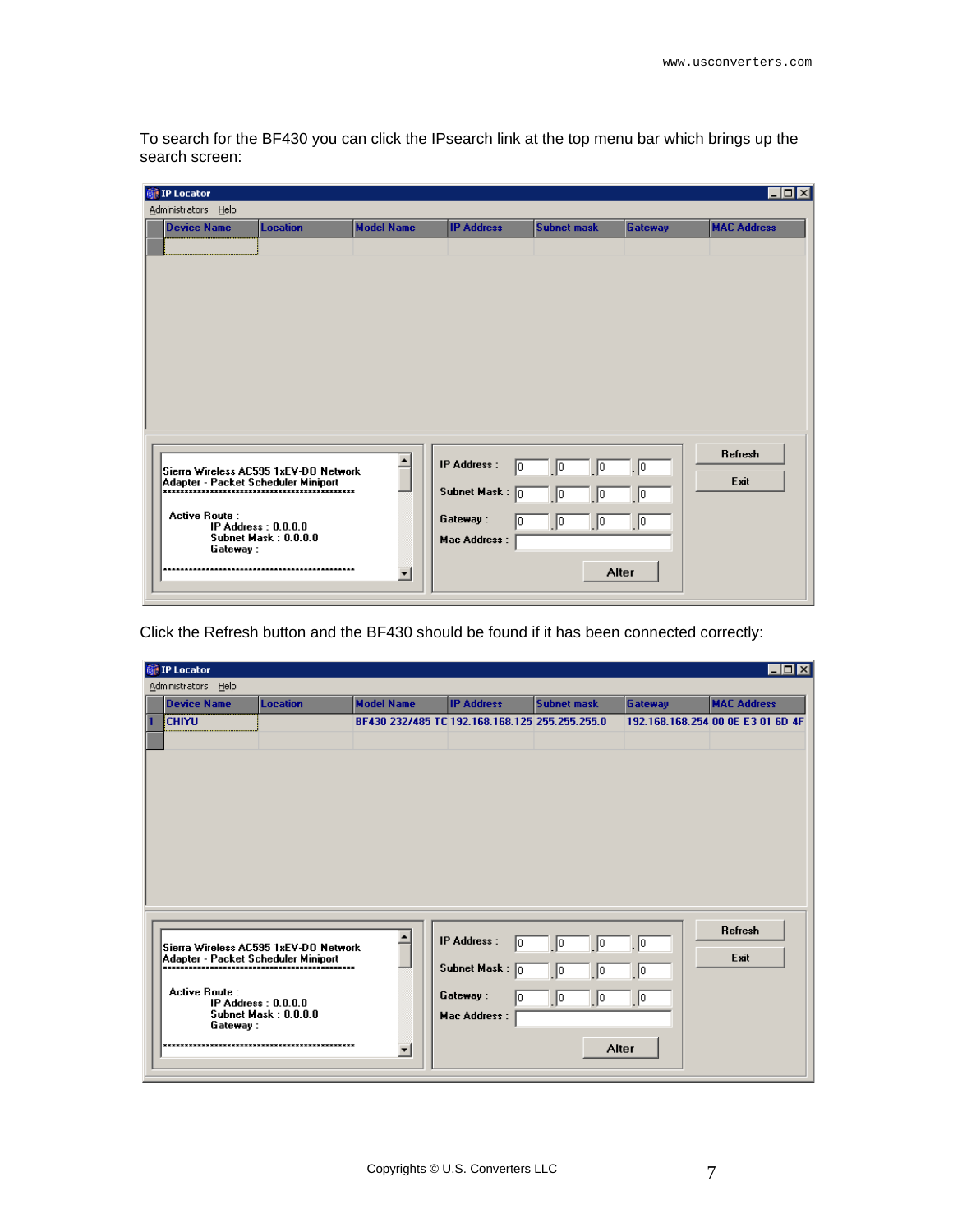If the IP Search tool cannot find the BF430 please see [Known Issues](#page-17-0).

Go back to VCOM and chose COM1 (or a different COM port according to your needs) in the upper window:

| VSPDControl                |                   |               |         |              | $\mathbf{\overline{x}}$                 |
|----------------------------|-------------------|---------------|---------|--------------|-----------------------------------------|
| IPSearch Config About Exit |                   |               |         |              |                                         |
| Comm                       | Always            | OnTheFly      | Created | SpeedControl | Create Com-                             |
|                            |                   |               |         |              | Comm:<br>COM1                           |
|                            |                   |               |         |              | COM <sub>1</sub>                        |
|                            |                   |               |         |              | <b>☑</b> Always ON<br>$\overline{COM2}$ |
|                            |                   |               |         |              | COM3<br>$\nabla$ On the fly<br>COM4     |
|                            |                   |               |         |              | COM5                                    |
|                            |                   |               |         |              | COM6<br>COM7                            |
|                            |                   |               |         |              | COM8                                    |
|                            |                   |               |         |              |                                         |
|                            |                   |               |         |              |                                         |
|                            |                   |               |         |              | Delete                                  |
| IP Manager                 | Log               |               |         |              |                                         |
| CommName                   | <b>IP Address</b> | <b>Status</b> | Port    | TCP/UDP      | -Add IP Address-                        |
|                            |                   |               |         |              |                                         |
|                            |                   |               |         |              | Comm:<br>U                              |
|                            |                   |               |         |              | IP Address:                             |
|                            |                   |               |         |              | Port:<br>J                              |
|                            |                   |               |         |              | <b>TCP</b>                              |
|                            |                   |               |         |              | Add IP                                  |
|                            |                   |               |         |              | Delete IP                               |
|                            |                   |               |         |              |                                         |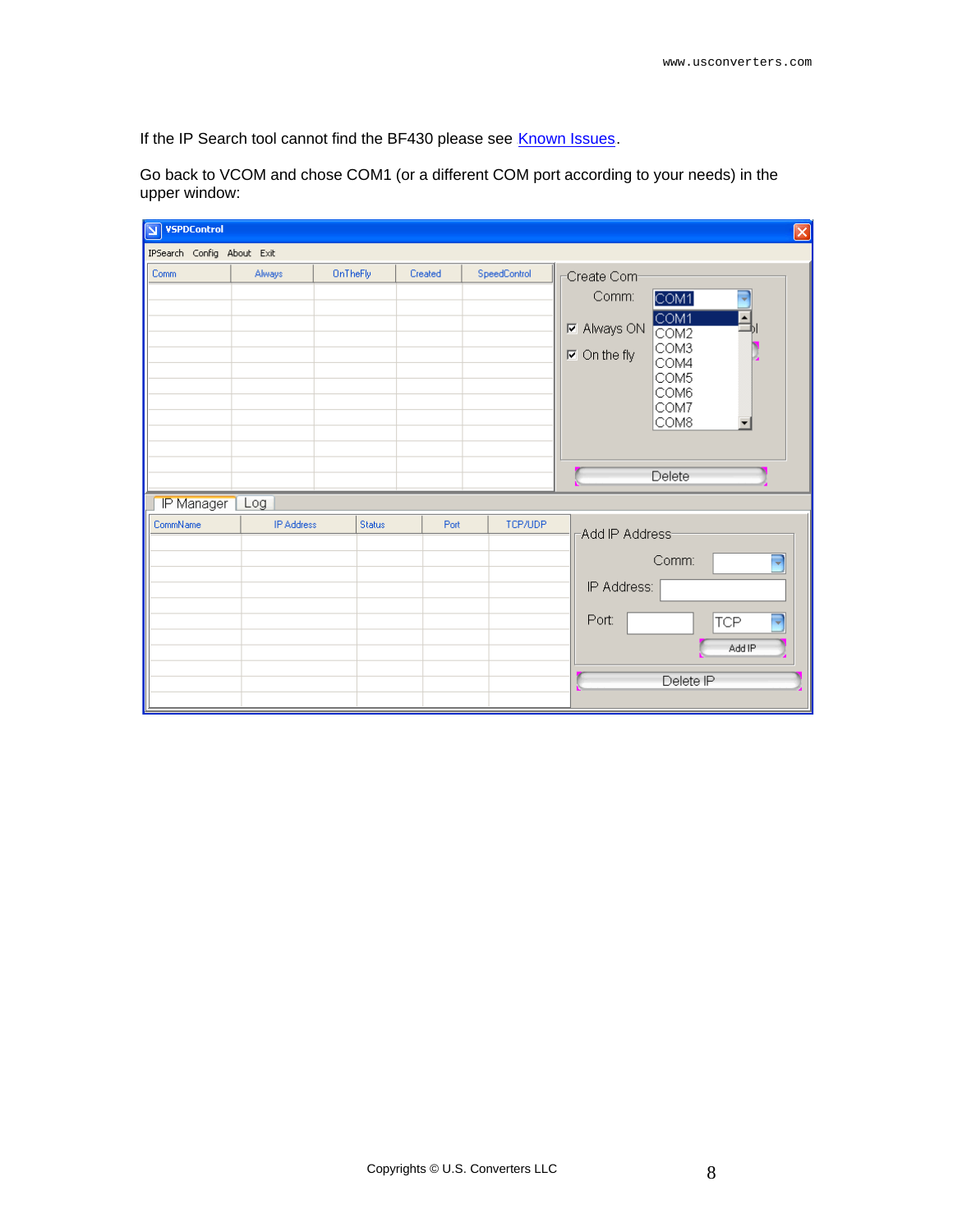| <b>VSPDControl</b><br>$\overline{\mathbf{M}}$ |                   |          |         |              | $\overline{\mathsf{x}}$                                                                                                                |
|-----------------------------------------------|-------------------|----------|---------|--------------|----------------------------------------------------------------------------------------------------------------------------------------|
| IPSearch Config About Exit                    |                   |          |         |              |                                                                                                                                        |
| Comm                                          | Always            | OnTheFly | Created | SpeedControl | Create Com-                                                                                                                            |
| COM1                                          | У                 | У        | On      | У            | Comm:<br>$\overline{\phantom{a}}$<br>COM1<br><b>☑</b> Always ON <b>☑</b> Speed Control<br>Create Comm<br>$\nabla$ On the fly<br>Delete |
| IP Manager                                    | Log               |          |         |              |                                                                                                                                        |
| CommName                                      | <b>IP Address</b> | Status   | Port    | TCP/UDP      | -Add IP Address-<br>Comm:<br>J<br>IP Address:<br>Port:<br><b>TCP</b><br>Add IP<br>Delete IP                                            |

Click the Create COM button. The BF430 should now appear at the first line in the upper window: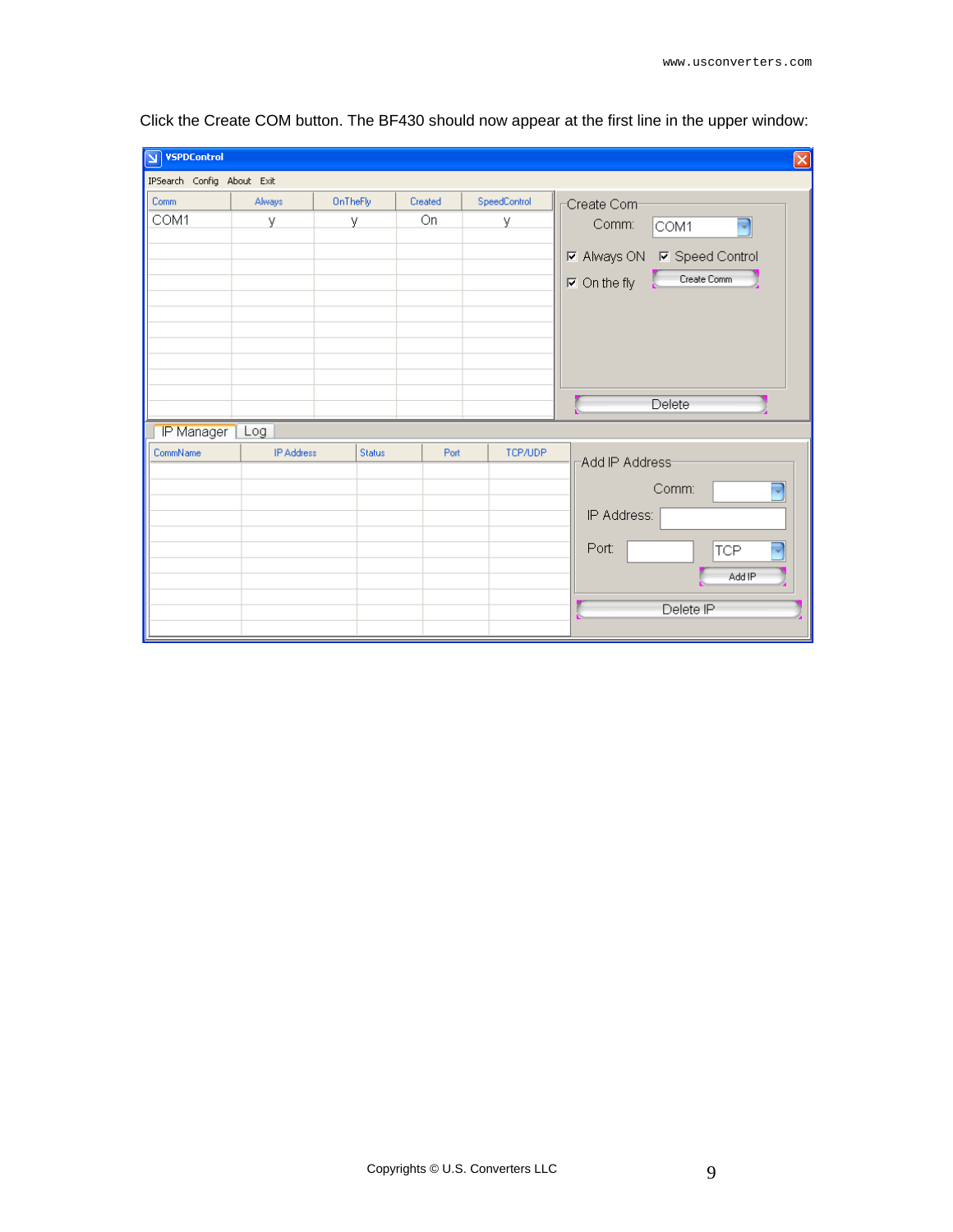In the lower window you can now chose COM1 and enter the IP address of the BF430:

COM1 IP: 192.168.168.125 Port: 50000 **TCP** 

| <b>VSPDControl</b><br>$\vert \mathbf{z} \vert$ |                            |               |         |              | $\mathbf{\overline{x}}$                                                                                                      |  |  |
|------------------------------------------------|----------------------------|---------------|---------|--------------|------------------------------------------------------------------------------------------------------------------------------|--|--|
|                                                | IPSearch Config About Exit |               |         |              |                                                                                                                              |  |  |
| Comm                                           | Always                     | OnTheFly      | Created | SpeedControl | Create Com-                                                                                                                  |  |  |
| COM1                                           | У                          | У             | On.     | У            | Comm:<br>$\overline{\phantom{0}}$<br>COM1<br><b>☑</b> Always ON <b>☑</b> Speed Control<br>Create Comm<br>$\nabla$ On the fly |  |  |
| IP Manager                                     | Log                        |               |         |              | Delete                                                                                                                       |  |  |
| CommName                                       | <b>IP Address</b>          | <b>Status</b> | Port    | TCP/UDP      | -Add IP Address-                                                                                                             |  |  |
| COM1                                           | 192.168.168.125            | 0N            | 50000   | <b>TCP</b>   | Comm:<br>پ<br>COM1<br>IP Address: 192.168.168.125<br>50000<br>Port:<br><b>TCP</b><br>۳<br>Add IP<br>Delete IP                |  |  |

| Virtual Serial $\boxtimes$                                                                       |
|--------------------------------------------------------------------------------------------------|
| Illegal Converter                                                                                |
| <br>                                                                                             |
| If you are getting an 'Illegal Converter' error you might have<br>entered the wrong port number. |

To delete a COM port you must first highlight the COM port and click Delete IP: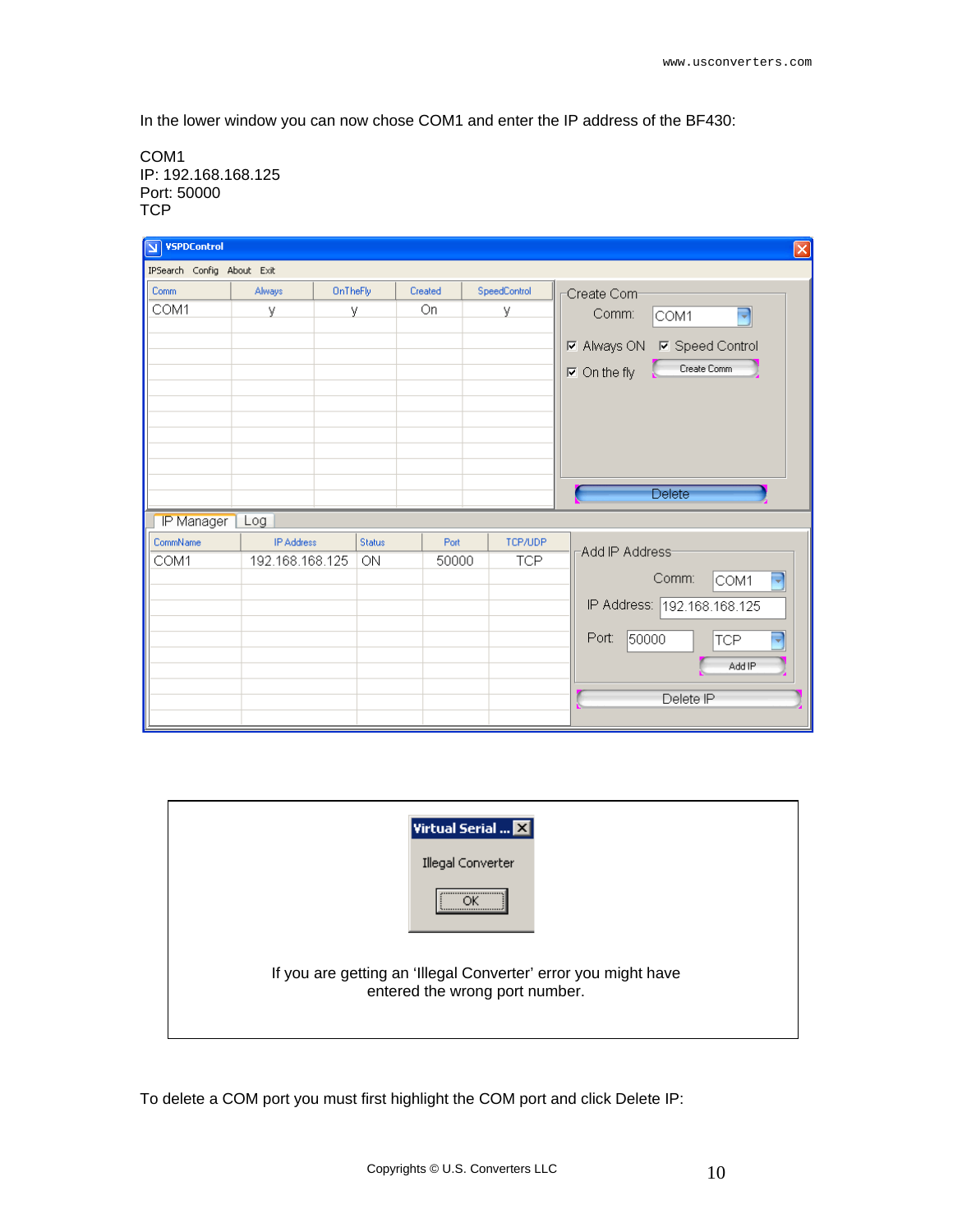| <b>VSPDControl</b><br>$\overline{\mathbf{M}}$<br>$\boxed{\mathsf{x}}$ |                   |               |         |              |                                                                                                               |  |  |  |
|-----------------------------------------------------------------------|-------------------|---------------|---------|--------------|---------------------------------------------------------------------------------------------------------------|--|--|--|
| IPSearch Config About Exit                                            |                   |               |         |              |                                                                                                               |  |  |  |
| Comm                                                                  | Always            | OnTheFly      | Created | SpeedControl | Create Com-                                                                                                   |  |  |  |
| COM1                                                                  | у                 | У             | On      | У            | $\overline{\phantom{a}}$<br>Comm:<br>COM1<br><b>☑</b> Always ON<br><b>☑</b> Speed Control                     |  |  |  |
|                                                                       |                   |               |         |              | Create Comm<br>$\nabla$ On the fly                                                                            |  |  |  |
| IP Manager                                                            | Log               |               |         |              | Delete                                                                                                        |  |  |  |
| CommName                                                              | <b>IP Address</b> | <b>Status</b> | Port    | TCP/UDP      | -Add IP Address-                                                                                              |  |  |  |
| COM1                                                                  | 192.168.168.125   | 0N            | 50000   | <b>TCP</b>   | p<br>Comm:<br>COM1<br>IP Address: 192.168.168.125<br>50000<br>۳<br>Port:<br><b>TCP</b><br>Add IP<br>Delete IP |  |  |  |

#### **Explanation of checkbox options:**

Always ON: This function is used to keep the connection with the BF-430. If the connection is disconnected VCOM will try to re-connect immediately.

Speed Control: This function is used to simulate transmission speed of the virtual created COM port.

On the fly: This function is used to synchronize the RS-232 parameters of the BF-430 with the virtual created COM port when connection is established.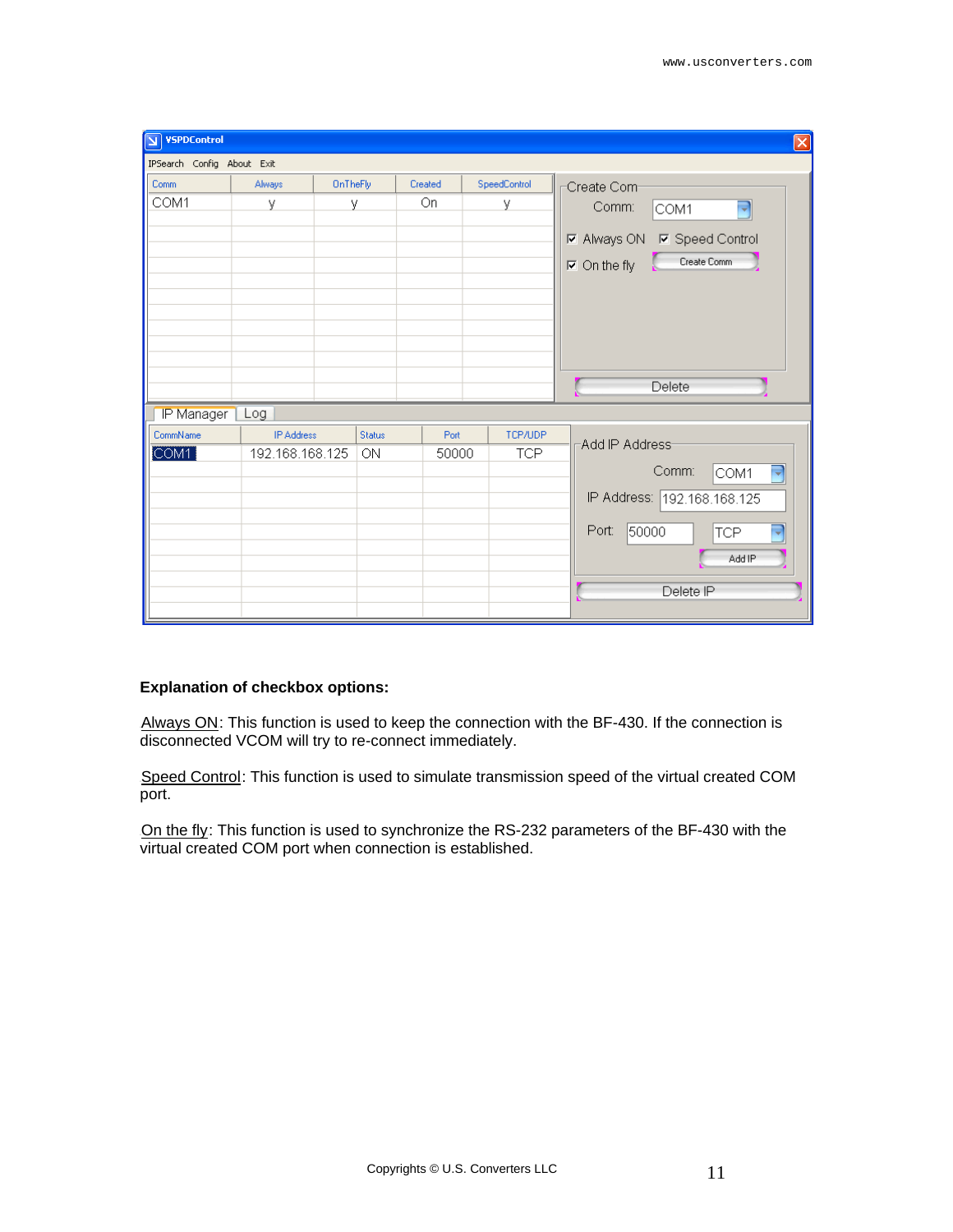To check if the COM port has been successfully created go to Windows Device Manager where the COM port should be listed:

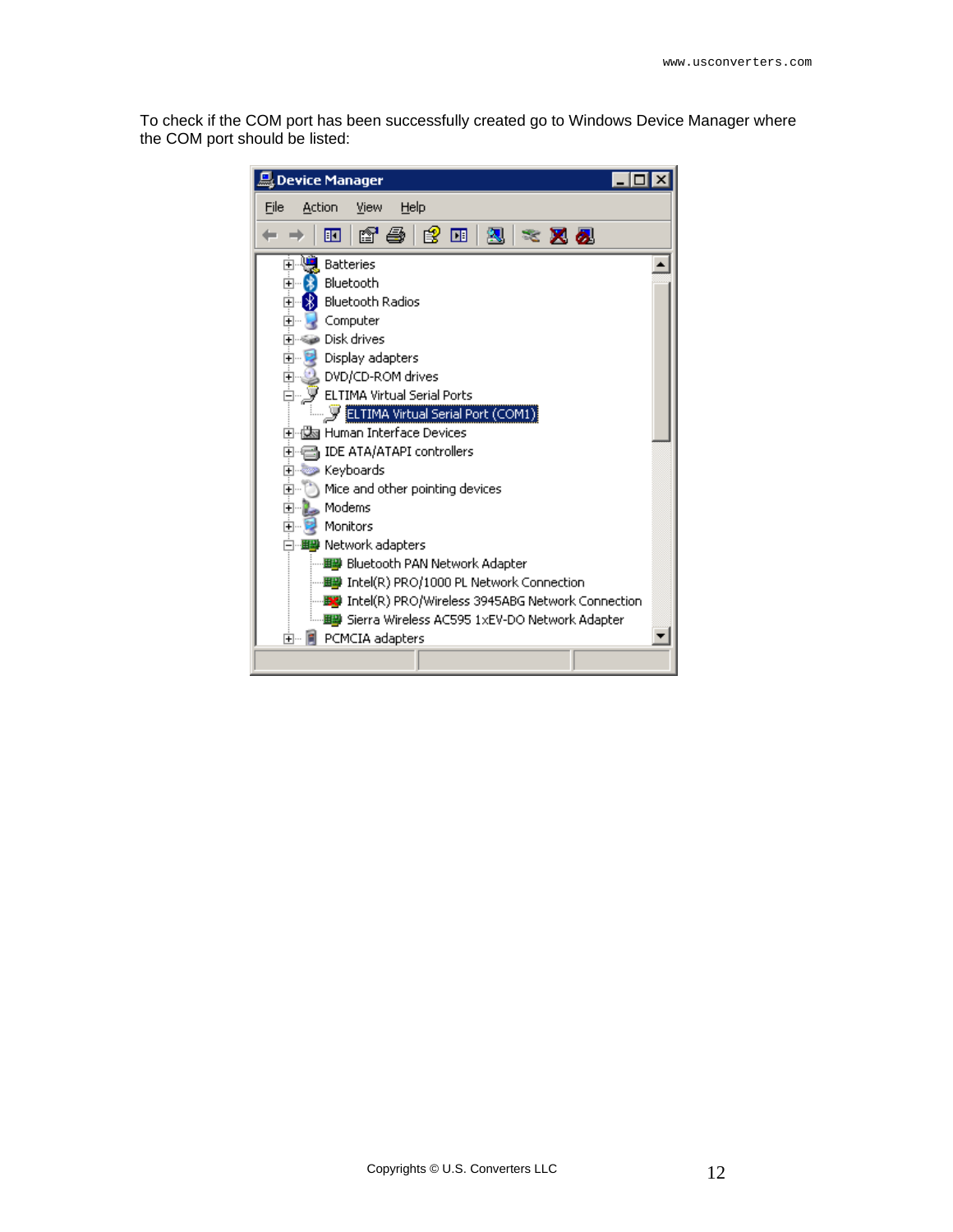## **Making a loop-back test**

<span id="page-12-0"></span>To test if the BF430 is working correctly and the drivers and cabling has been successfully setup you can make a loop-back test. This will verify if you can send and receive data both ways, from LAN to serial and serial to LAN.

Download and start AccessPort from **WWW.USCONVETERS.COM.** When you start AccessPort the first time you will be welcomed with the window shown below. The upper window is the 'receive' window where you receive data, and the lower window is the 'send' window where you can enter a text string to send.

| $\blacksquare$ o $\blacksquare$<br>AccessPort - COM1(9600,N,8,1) Closed                                                            |
|------------------------------------------------------------------------------------------------------------------------------------|
| Eile<br>Edit<br>View<br>Monitor Tools Operation<br>Help                                                                            |
| 引見ら<br>$\bm{\omega}$                                                                                                               |
| Terminal<br>Monitor                                                                                                                |
| <b>图 Hex ab 图 品</b><br>Ы                                                                                                           |
| <b>Upper window</b><br>$\bigcirc$ Hex<br>$\odot$ Char<br>F Real Time Send<br>Send-><br>AutoSend □ DTF<br>Plain Text<br>▾╎<br>Clear |
| Lower window                                                                                                                       |
| COM1(9600, N, 8, 1) Clos<br>Ready<br>Tx 2188<br>$Rx$ 401                                                                           |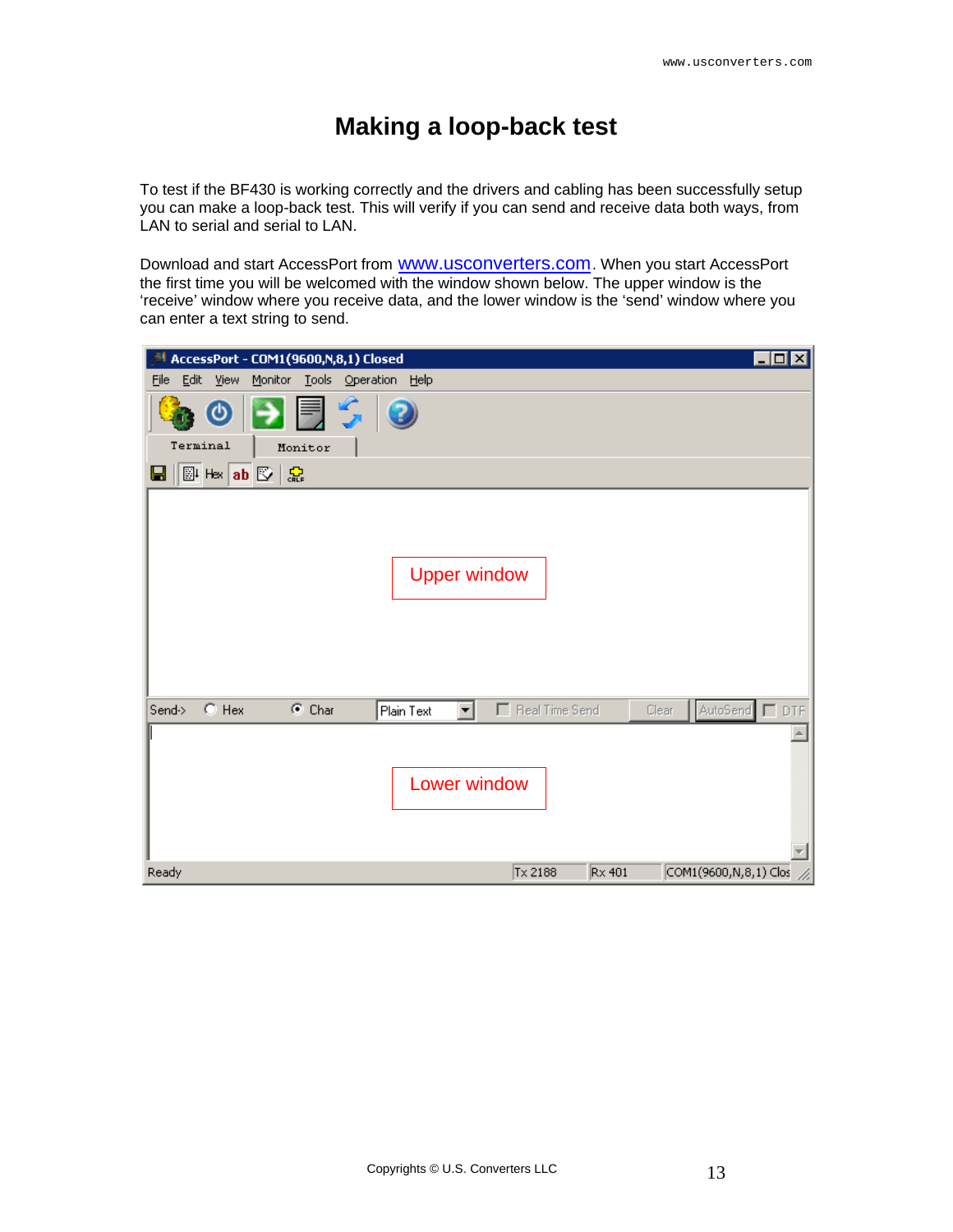Click Tools -> Configuration in the menu bar, this will open the configuration window. Enter the correct information. In this case we have created COM port 1 so we select COM 1:

| <b>Options</b>                                            | $\vert x \vert$                                                        |  |  |  |  |
|-----------------------------------------------------------|------------------------------------------------------------------------|--|--|--|--|
| General<br>-- Event Control                               | General                                                                |  |  |  |  |
| -- Flow Control<br>--- Timeout Control<br>Monitor Control | Custom Baud Rate:<br>19200<br>$\Box$ Enable                            |  |  |  |  |
|                                                           | Serial Port Settings-<br>  СОМ1<br>Port:                               |  |  |  |  |
|                                                           | 19200<br>Baud Rate:                                                    |  |  |  |  |
|                                                           | NONE<br>Parity Bit:                                                    |  |  |  |  |
|                                                           | Data Bit:<br>18                                                        |  |  |  |  |
|                                                           | Stop Bit: 1                                                            |  |  |  |  |
|                                                           | Buffer Size: 8192                                                      |  |  |  |  |
|                                                           | Send display:<br>Receive display:                                      |  |  |  |  |
|                                                           | C Char Format<br>C Char Format                                         |  |  |  |  |
|                                                           | C Hex Format<br>C Hex Format                                           |  |  |  |  |
|                                                           | AutoSend <sup>-</sup><br>$50$ ms<br>Cycle<br>$\nabla$ Enable auto send |  |  |  |  |
|                                                           | Advanced <sup>-</sup><br>Auto open port when application start         |  |  |  |  |
| QK                                                        | F Prompt for saving when application exit                              |  |  |  |  |
| Cancel                                                    | $\triangledown$ Remind me when update is available                     |  |  |  |  |
|                                                           |                                                                        |  |  |  |  |

Click OK, this will automatically open the selected COM port if it has been correctly created by the Virtual COM software, and if the BF430 is properly connected to your computer.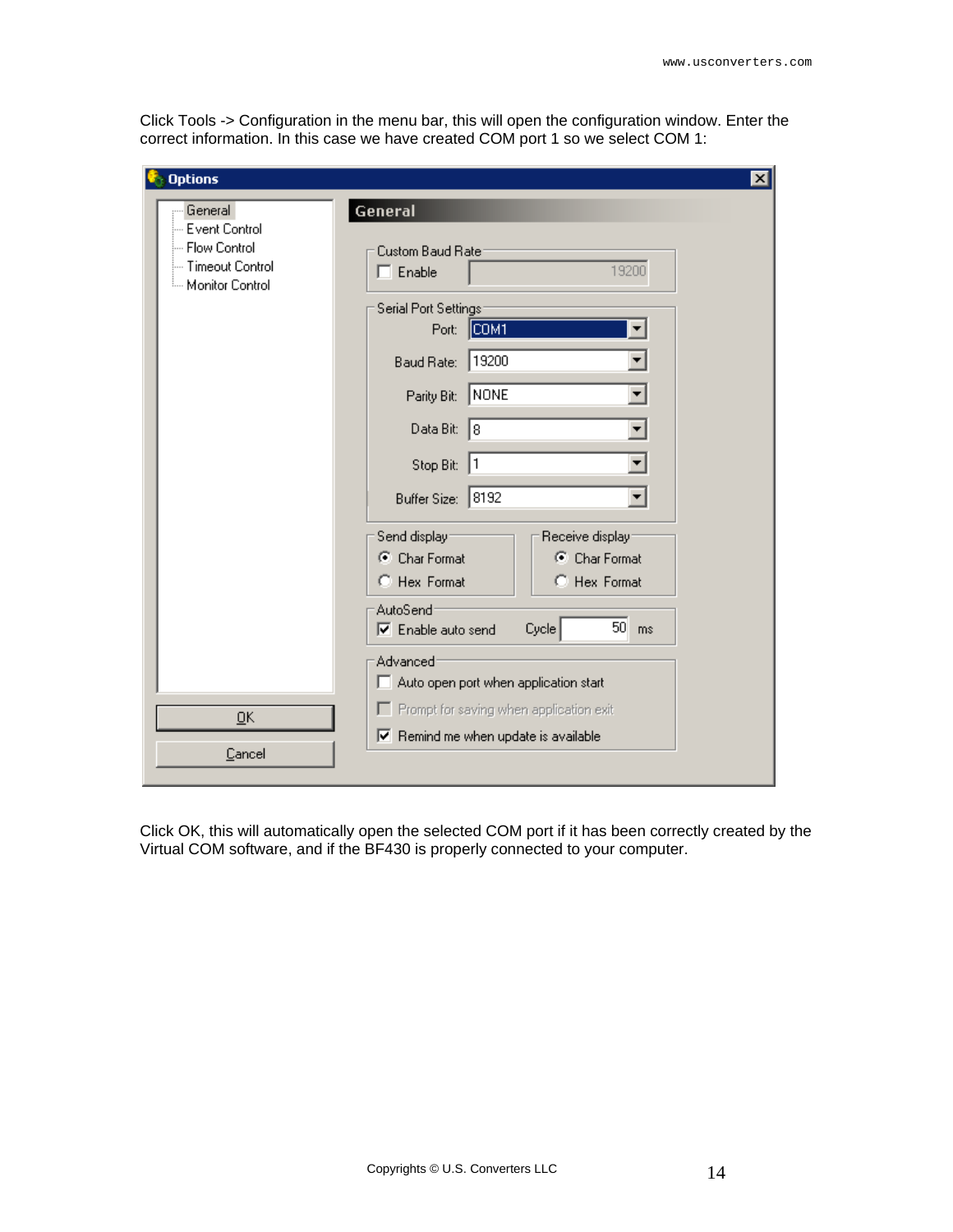| $\blacksquare\square\times$<br>AccessPort - COM1(9600,N,8,1) Opened<br>Tools Operation Help<br>Eile<br>Edit<br>Monitor<br>View  |
|---------------------------------------------------------------------------------------------------------------------------------|
| ึ७                                                                                                                              |
| Terminal<br>Monitor                                                                                                             |
| <sup>圖 Hax</sup> ab 図   忠<br>Ы                                                                                                  |
|                                                                                                                                 |
| $\bigcirc$ Hex<br>F Real Time Send<br>$C$ Char<br>$\Box$ DTF<br>Plain Text<br>Clear<br>AutoSend<br><b>Sendy</b>                 |
| test                                                                                                                            |
| $\Box$ RLSD (CD)<br>CTS Hold<br><b>BING</b><br>DSR Hold<br><b>RLSD Hold</b><br>$\Gamma$ CTS<br>$\Gamma$ DSR<br>Comm Status<br>г |
| Tx 2188<br>$Rx$ 401<br>COM1(9600,N,8,1) Ope<br>Ready                                                                            |

Enter a text string in the lower window and click the AutoSend button:

AccessPort will now start sending the text string to the COM port, the 'Link' and 'Trans' LED lights on the BF430 should now start flashing.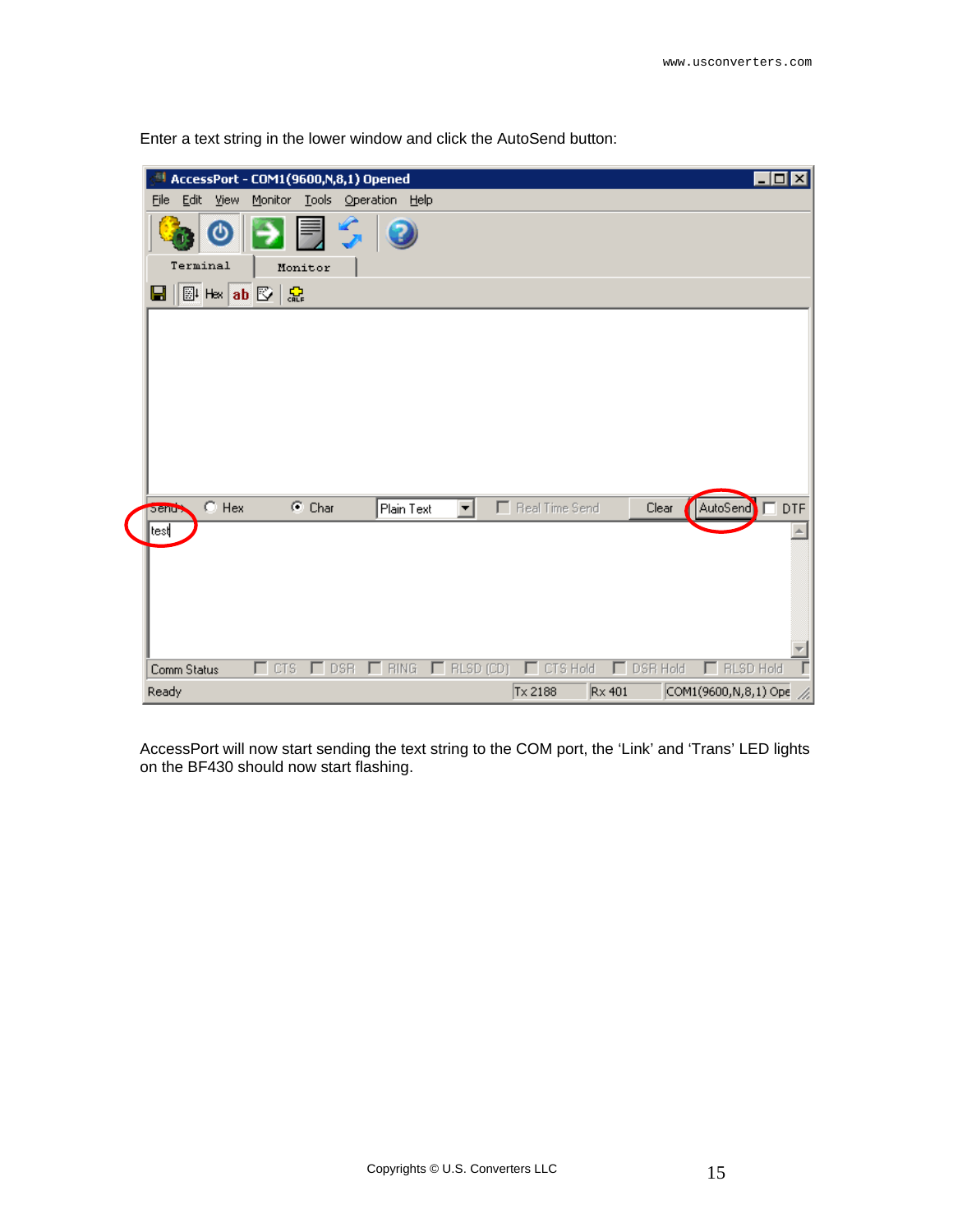To confirm that the BF430 can send and receive data you now need to connect the TX pin to the RX pin (pin 3 to pin 2) at the DB9 connector on the BF430. The easiest and safest way to do this is by making a loop-back plug from a female DB9 connector or terminal header such as pictured below:



If you do not have any of these available you can manually make a connection from pin 2 to pin 3 at the BF430's DB9 connector by carefully using a piece of wire or even a paper clip to short the pins. Be careful not to short any other pins since this might damage the adapter.

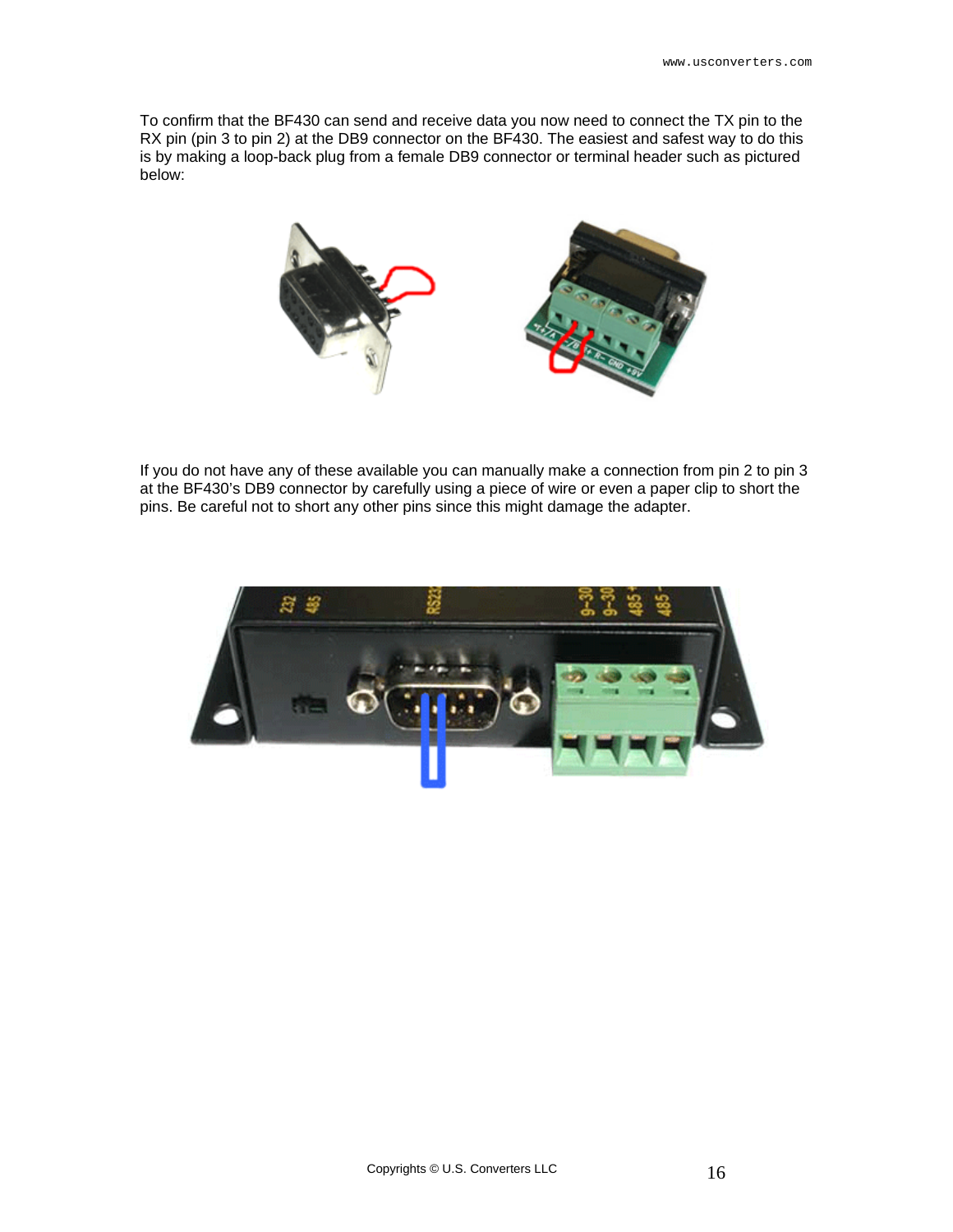| AccessPort - COM1(9600,N,8,1) Opened<br>$ \Box$              |                                                                        |  |  |  |  |  |  |
|--------------------------------------------------------------|------------------------------------------------------------------------|--|--|--|--|--|--|
| Eile<br>Edit<br>Monitor<br>Tools Operation Help<br>View      |                                                                        |  |  |  |  |  |  |
|                                                              |                                                                        |  |  |  |  |  |  |
| Terminal<br>Monitor                                          |                                                                        |  |  |  |  |  |  |
| <b>图 Hex ab 图 品</b><br>Ы                                     |                                                                        |  |  |  |  |  |  |
|                                                              |                                                                        |  |  |  |  |  |  |
|                                                              |                                                                        |  |  |  |  |  |  |
|                                                              |                                                                        |  |  |  |  |  |  |
|                                                              |                                                                        |  |  |  |  |  |  |
|                                                              |                                                                        |  |  |  |  |  |  |
|                                                              |                                                                        |  |  |  |  |  |  |
|                                                              |                                                                        |  |  |  |  |  |  |
|                                                              |                                                                        |  |  |  |  |  |  |
| $C$ Hex<br>$C$ Char<br>Send-><br>Plain Text                  | F Real Time Send<br>StopSend<br>$\Box$ DTF<br>Clear                    |  |  |  |  |  |  |
| test                                                         |                                                                        |  |  |  |  |  |  |
|                                                              |                                                                        |  |  |  |  |  |  |
|                                                              |                                                                        |  |  |  |  |  |  |
|                                                              |                                                                        |  |  |  |  |  |  |
|                                                              |                                                                        |  |  |  |  |  |  |
|                                                              |                                                                        |  |  |  |  |  |  |
| $\Gamma$ CTS<br>$\Gamma$ BING<br>$\Gamma$ DSR<br>Comm Status | $\Box$ RLSD (CD)<br>CTS Hold<br>DSR Hold<br><b>RLSD Hold</b><br>E<br>г |  |  |  |  |  |  |
| <b>Ready</b>                                                 | Tx 3808<br>COM1(9600,N,8,1) Ope<br>Rx 715                              |  |  |  |  |  |  |

With the TX and RX pins looped you will now receive the text string in the receive window:

You have now successfully performed a loop-back test and verified that the converter can transmit and send data and that it is correctly connected and setup.